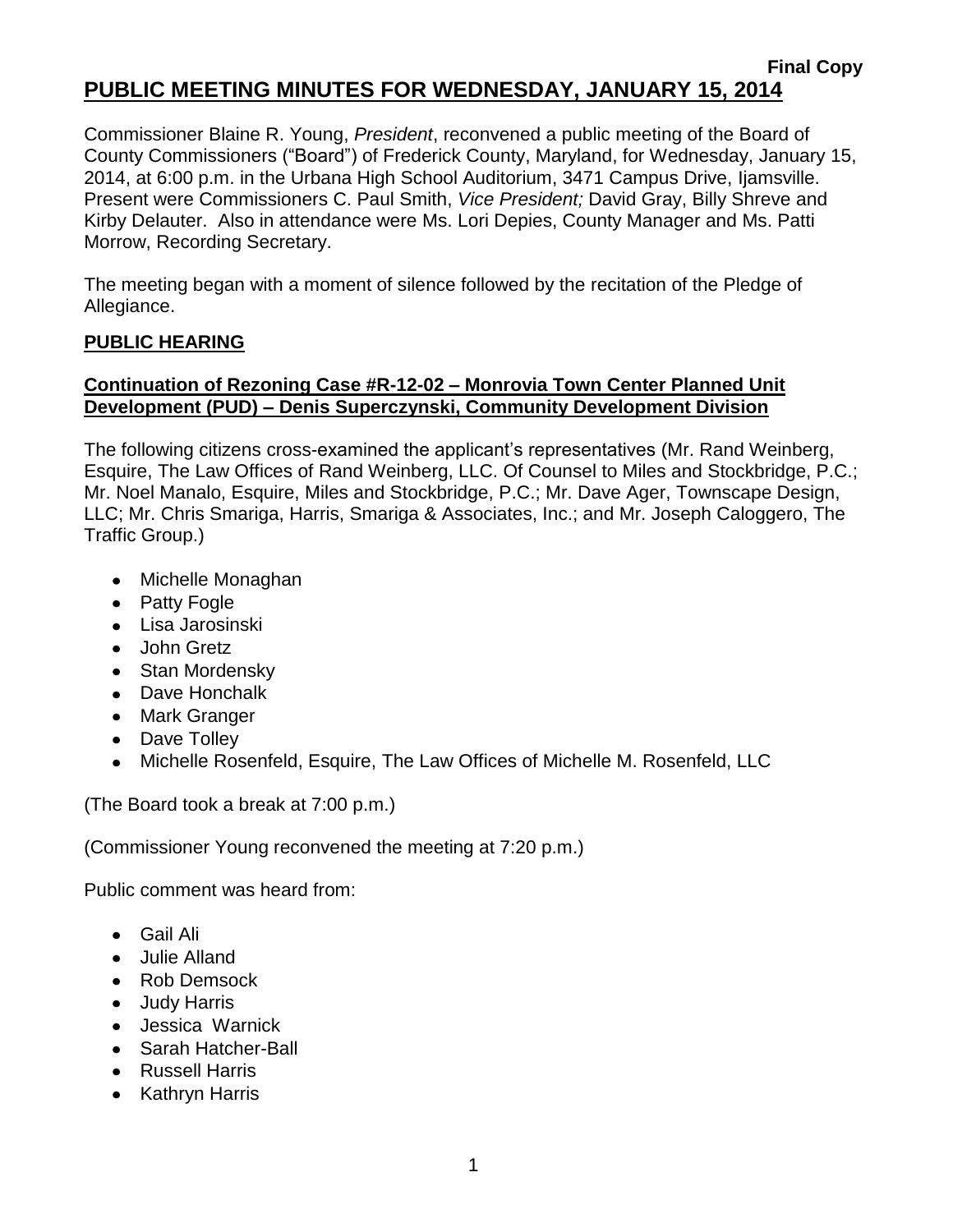# **PUBLIC MEETING MINUTES FOR WEDNESDAY, JANUARY 15, 2014**

- Elmo Lewis
- Justin Tiedt
- Stephans Dempsey
- William Bugg
- Sandra Norris
- Jason Harmon
- Nancy Ghanayem
- Matt Seubert
- James Gallagher
- Tanner Davis
- Harry Lerch
- Linda Adams
- John Adams
- Anya Crane
- Barbara Snyder
- Robert Snyder
- Bonnie Nicholson
- Dave Honchalk
- Mark Granger
- Pam Abramson

(The Board took a break at 8:44 p.m.)

(Commissioner Young reconvened the meeting at 9:02 p.m.)

Public comment was heard from:

- Maria Pohida
- Amber Carrera
- Brian Carrera
- Carol Walden
- John Carrera
- Merle Dersin
- Bill Wilcom
- Mike Kozar
- Marjorie Kiger
- Patty Fogle
- Michael Hartwigs
- Mary Phillips Rupinski
- Jan Gardner
- Ed Rozzelle
- Dave Tolley
- Meghan Holuhan
- Trisha Holuhan